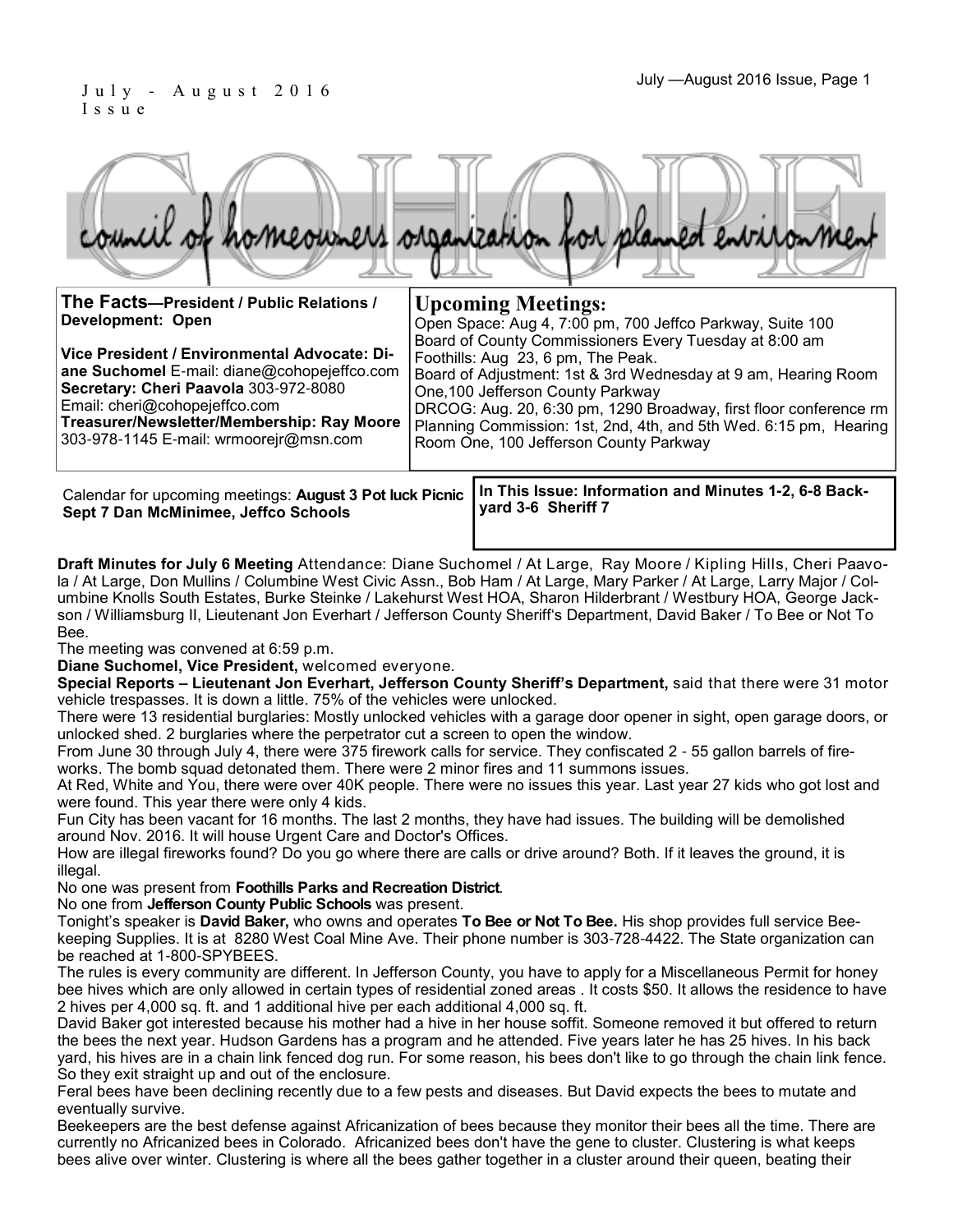wings to keep warm. The bees constantly move to the outside to moderate the temperature. At the center the temperature can reach 90 degrees.

What is the difference between our bees and Africanized bees? Africanized bees are more aggressive. Although their venom and behavior are similar when they are disturbed, they do not stop attacking. They emit a pheromone that other Africanized bees respond to.

A healthy bee colony has between 50,000 and 100,000 bees in the hive. The bees have a range of 3 - 5 miles around the hive. This means that they cover 50.5 square miles or over 32000 acres around their hive.

The benefit of bees is pollination ... and the honey.

Different pollen sources cause honey to have different colors and tastes.

People who have bee hives can be stewards for the community. They know how their bees interact with the environment. They become aware of pesticides and herbicides. They are more likely to plant pollen friendly gardens for their bees. They support better ecosystems. Beekeepers make good neighbors. They know their hobby scares people and they try to educate and be involved with the community.

Gardens with native flowers attract native species of bees.

Hudson Gardens has a great education programs. Aspen Academy also has a program.

Colorado has over 900 bee colonies.

What about Swarms and Extractions? They have a Swarm List with about 100 beekeepers in Boulder, Castle Rock, and Colorado Springs. This list is for people who will collect swarms. The service is usually free because they get to keep the bees. However if the bees are in a structure, there may be a fee.

When bees are swarming, they are usually not aggressive as long as you leave them alone. They are very docile. They just want to be with their queen as they find a new home. Usually at least once a year, the bee colony will raise 10 - 15 new queens. Then the old queen will take about half the hive and establish a new hive. The old hive is maintained by the new queen. The new queen is the survivor of the new hive queens.

How long do bees live? In the summer they live about 6 weeks. In the winter they live longer. A queen lives 3 - 5 years. There are several organizations and each have a Swarm List.

Colony Collapse Disorder (CCD) was an issue. Then it went away. There is not a lot of research on the subject.

What is supersedure? It is how a bee colony keeps going. Only queen bees get royal honey. That is how they raise new queens. It is their diet! Bees feed larvae royal honey to produce more queens.

How do beekeepers mitigate swarms? There are several ways. If they give the colony a lot of space, they the colony will not swarm. Another way is to take the old queen, put her in a swarm box, and split the colony themselves.

What is the difference in taste between filtered and unfiltered honey? First there is no definition of filtered or unfiltered honey. Filtered honey could be strained through cheesecloth which generally removes bee parts like legs or put through reverse osmosis which removes all pollen from the honey. If honey crystalizes, it is the good stuff. If it does not crystalize, it is highly filtered.

What about spun honey? This is a process where the crystals are ground to make them smooth.

If you have a hive, should you notify your insurance or lawyer? David did not know. He has heard of no incidents caused by bee hives.

Can you sell the honey? In Jefferson County the permit only allows hives for personal use. If you want to sell to individuals or online, there is a \$15 3-hour class that you need to take. If you sell over a counter, there are a lot more regulations.

Where should you put a hive? Check local regulations for any restrictions. After that put it where it is convenient for you. How much honey do you get from a hive? You can get about 5 gallons or 100 pounds of honey per year.

David's email address bakersbeesllc@gmail.com. Their website is www.tobeeornottobee.us.

**Reports from Officers** Roll Call was taken. We had 10 members present and we have a quorum.

We do not have a **President.**

**Ray Moore, Treasurer,** was present. We have \$1,896.16.

**Cheri Paavola, Secretary,** was present. The Minutes for June were approved.

**Diane Suchomel, Vice President,** was present.

The County Commissioner Meeting on the Deer Creek golf Course will be held on Aug. 2. They will discuss rezoning the property. This round of hearings are only determine if the currently designated "open space" there is eligible to be rezoned. At a later hearing, they will discuss the buildings.

On 6/29/16, the permit was issued for the church's 80' stand alone cross with a cell tower. The address is 9700 Coal Mine.

Westgold Meadows Senior Living is progressing.

Our Aug. 3rd meeting will be in Clement Park in Shelter 6. It will start at 6:00 p.m. It is a pot luck. CoHope is providing soda, water, and chicken.

**Old Business** The position of **President** for COHOPE is still open.

Last year COHOPE was asked to get involved in the fireworks issue. They want to reduce noise and put up a banner asking that fireworks be confined to only certain days. They want everyone to approach neighbors and explain issues such as Post Traumatic Stress Disorder, babies, and scared animals. Did anyone do this in HOAs? *(See page 6)*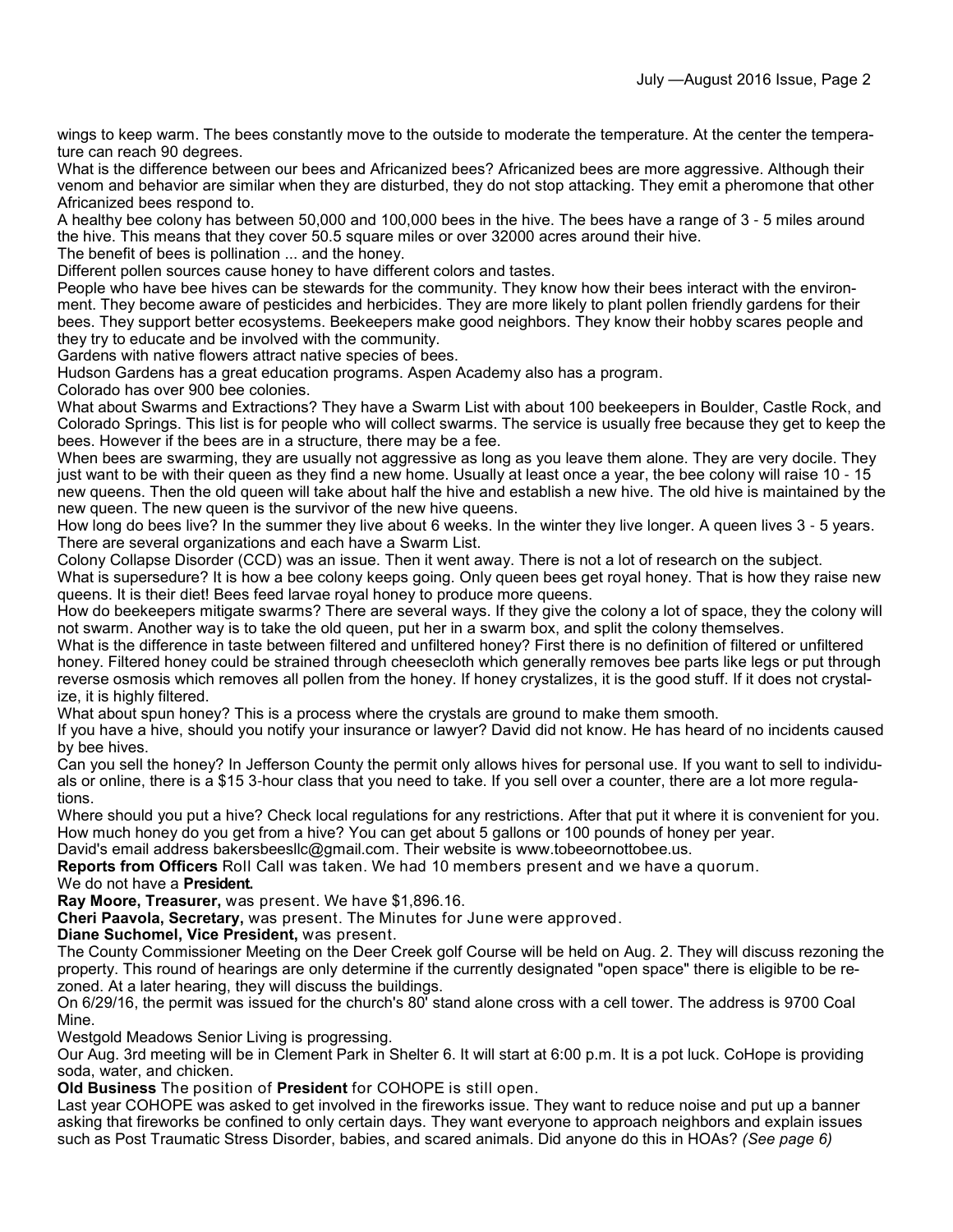# **THE BACKYARD**

## Columbine Hills News

**President's Corner** — Hey neighbors, hope you had a fun filled Fourth of July celebration. I do so much enjoy the freedoms we have as Americans. I've travelled to a few foreign countries, but there is no place like home. Yes, things are screwed up with our political scene and with our morals, but the basic fiber of our great country is sound.

Yes, I have finally gotten thawed out from our cool spring, but I hope I'm not whining about the heat. Unless the hail gets 'em, I should have a decent crop of tomatoes this summer. Neighbors, please, let's do a better job of keep our bushes trimmed back from the sidewalks and those noxious weeds under control. Most of us really work hard on our yards, but all it takes is that one yard with uncontrolled weeds to spread it to the rest of our yards. It's my view that whoever introduced that wood vine to the community should be fined!! That is the most obnoxious weed I've ever seen. I don't like dumping poison on it but it is strangling my little corner of the world, it reminds me of Kudzu from down in the South.

Previously our newsletter included special announcements and recognition for folks in our community, if you have a special event or someone who has accomplished something worthy of special recognition - please send us a brief announcement and we'll do our best to include it in the next newsletter.

I look forward to seeing you out and about this summer – please feel free to stop and chat and let us know how we can make Columbine Hills a better neighborhood. Be the kind of neighbor you wish you had.— *Randy Montgomery, CHCA president, rmontgomery@frcs.org*

*From* **CHICA BOARD MEETING, June 11 2016**—Meeting called to order at 9:09 a.m. on June 11, 2016, at Park shelter on the corner of Canyon and Kendall. Officers present: Don Hochhalter, Jennifer Gerdes, Pat Miller. Board Members present: Ralph Miller, Michaelle Otto.

Pat M. gave treasurer's report Don moved to approve the report and Ralph M. seconded the motion. Motion passed CHICA would like to acknowledge the resident who gave a generous donation to our organization and Thank them! THANK YOU!!

Old Business: 1. Pat M. gave membership status – 236 CHCA members 2. COHOPE - Council of Homeowner Organizations for a Planned Environment 3. stone – planning a summer event around unveiling of stone in park Tentatively, it was agreed with Brett Horman, the Eagle Scout candidate in charge of the project, to unveil the stone sign and commemorate the playground build anniversary on July 17, 2016.

New Business: 1. Dumpster Day - Randy M. continues to try to locate a provider. 2. Community Garage Sale – Asking Randy about reusable banners for next year 3. Summer event in park – There was talk of an event but nothing decided. This will be tabled until next meeting

Meeting was adjourned 10:08 a.m.

## Columbine Knolls Voice

*From* **May 10th 2016 Board Meeting** Board Meeting called to order at: 7:05 p.m.

In attendance: Board Members: Matt Hale (on phone), Lee Woodbury, Birgit Whitelaw, Steve Hantelman, Nathalie McClish, Skip Wilcox Guests: 11 homeowners

**Public Comments:** There was a concern brought up as a result of the discussion from April's board meeting that neighbors could or should sue other neighbors. Does the board support this or endorse this? The board does NOT encourage this but encourages neighbors talking to each other and trying to resolve any differences on their own. The right of each property owner can take legal action was addressed as a point of information.

We should add an article in the Voice newsletter to encourage homeowners to work together and resolve any issues they might have with each other. The board should not get involved unless it involves covenant violation and complaint. There was a discussion on the clarity and details of the board minutes and when they get approved and published in the newsletter and on the website.

Discussion on voluntary HOA and management companies but people in attendance want to keep our HOA voluntary. **Committee Reports: Membership:** Currently there are 327 members down 14 from last year.

Should we reprint the directory because it is missing a sort by street name? No. The printed copy is already out of date. It is online.

We would like Skip to be chairman of a membership committee.

**Safety, Beautification and Maintenance:** Plants in at Sheridan court entrance and the plants will grow big eventually. Talked to each neighbor to be sure to help water the new plants at the entrance and they agreed.

The Lamar street entrance cleanup is starting. Could use some help with this and should add an article to the Voice. **Covenants and Architectural Control Committee:** We are working to enforce covenants regarding the removal of trailers with 3 letters and personal conversation with the homeowners.

Let's see if we can move the online PIPSA form to public section from the private member section. This would make it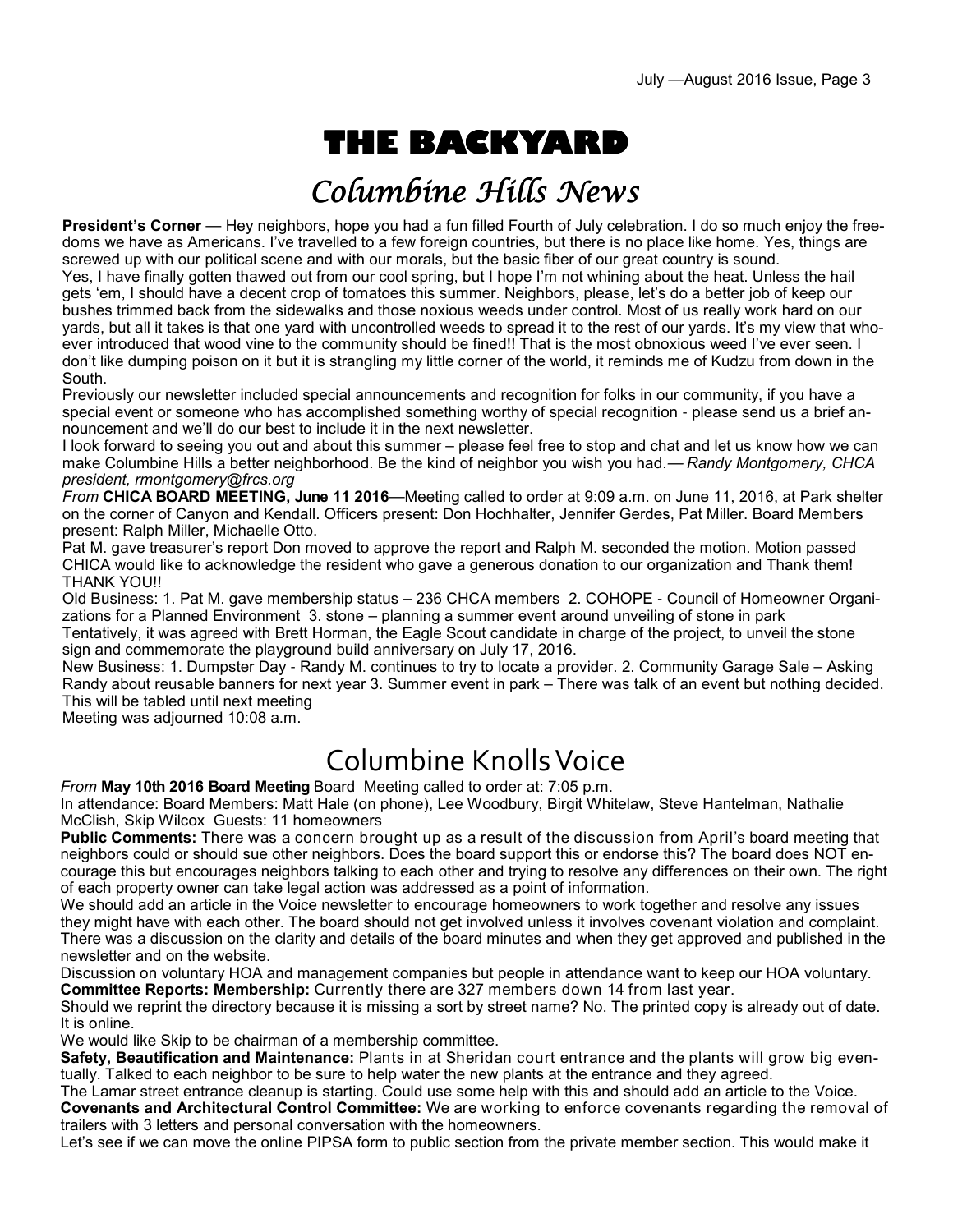easier for all people to submit the form regardless if they are a member of the site or not.

**Special Events/Programs:** Put new signs out for the community garage sale coming June 3rd and 4th. Let's try to add an article in the Voice talking about the garage sale event.

Cleanup set for June 11th from 9:00 a.m. to 12:00. We need a few board members at this event and we will need a membership list there to verify members of the HOA.

**Treasurer's Report:** There were a few minor changes from last month's budget. We saved some money on the printing. We will ask Kari Kline to pay some money for advertising on the printed directory since she has done that in the past. Insurance quote is adequate. Lee motioned to approve and pay the insurance/Birgit seconds, all in favor. Need new set of checks or use Bill Pay at the bank.

Add to the website the budget and P&L statement for the HOA.

**New Business:** Smartwebs needs an updated list of the new homeowners. How can we get the data updated? Skip will call the county to see how we might get the latest information. Adjourn at 8:40 pm:

#### **Columbine Knolls South II REVIEW**

*From* **President's Corner** Hope everyone is having a great summer so far. The late spring rains have made it absolutely gorgeous. What a great time to live in Colorado!!! For the 4th of July Holiday I'd like to encourage you to display your American flag if you happen to have one. It's so nice to see homes show their pride in our country for the holiday. Thanks to all of you who own RVs and boats for limiting the time that they are parked on the streets or in your driveways prior to and after use. Everyone appreciates your efforts!

Thanks to our Landscape Committee for continuing to work on the entrance gardens on Chatfield and Yukon. They are doing a great job this year!

In June Stephanie Haberkorn and I had the privilege of meeting some of our new neighbors. We delivered welcome baskets to 10 new homeowners. It was great to meet you all and hope you find living in CKSII an enjoyable experience.

Also, for those who live in Section 3 you may have noticed some beavers building dams on the North edge of Columbine Knolls South II. Foothills owns the section of land where the beavers have been living and they were able to collaborate with a specialist from the Colorado Division of Wildlife to relocate the beaver habitat to a new, safe location. The beaver dams came close to flooding a couple of properties in our neighborhood so we are thankful to Foothills and the Division of Wildlife for safely relocating the beavers. —*Jennifer Blake, President CKSII HOA*

### Columbine West Civic Association Newsletter

*From* **A Moment With The Board** The June 14th CWCA meeting of volunteers was at the Pool Pavilion, where there was approximately 30 residents in attendance for the 3rd month in a row. Thank you all for taking the time to attend and share your thoughts. The Board had asked JCSO to attend our meeting and we had (3) officers available to answer neighbors questions. Lt Happ spoke about current police activity around the 7500 block of Fremont Dr. He told us it was a stolen vehicle they pinned into a cul de sac, that then hit a patrol car and the suspect ran from the scene. He was able to tell us that the suspect was caught less than a month later. Other activity around the 7200 block of Webster & 6800 block of Roxbury has been continually monitored. A property at Frost/ Teller is unoccupied and was the site for retrieving a few stolen cars,(3) warrants for arrest and burglary. Thank you JCSO for cleaning up the mess. The Deputies asked neighbors to report any suspicious activity to the Tip Line phone #303-271-5612, please be able to provide a description of the activity, along with license plate number, which is crucial. The recent spray paint tagging and baseball bat to car side mirrors is still an active case investigation. Some other neighbors are concerned about speeding and speed mitigation, speed bumps and more signage. Lt Happ took the address of Ontario Way & Zephyr Way and will be submitting a request for mobile speed trailers to be placed at each of these areas. Be advised it may take 3-4 weeks for the trailers to show up, due to increased need for them throughout the County. The Deputies also spoke about upcoming firework displays and that extra patrols will be in the area. If you can give the JCSO a correct address for illegal fireworks being exploded, it is asked that you please call the non-emergency dispatch #303-271-0211. Deputy Jamie Gonda, our Nextdoor spokesperson, is encouraging us to continue with a National Night Out event. CWCA was partnering with Shiloh House/ Target over the last few years, but they have since made a switch to hold their activity at Clement Park. We would like to try and have an ice cream social. If anyone is interested in heading up this event please contact the CWCAtalk@gmail.com. It was a pleasure to have (3) JCSO deputies at our meeting and everyone walked away with answers. The monthly agenda covered all upcoming events including Free swim nights, Yard of the Month, Dumpster Day & National Night Out. A newly formatted organizational structure has been implemented by the Officers/ Board members to help streamline volunteer duties within the association. If you have questions, feel free to call the voicemail line or

email CWCAtalk@gmail.com. Remember if you have any suggestion of ideas, call the voicemail, drop an email, just contact us. Look forward to hearing from the community. Residents are encouraged to attend any monthly meeting. The next one is July 12th , 2016 at 6:30 p.m., Columbine West pool pavilion, second Tuesday of the Month.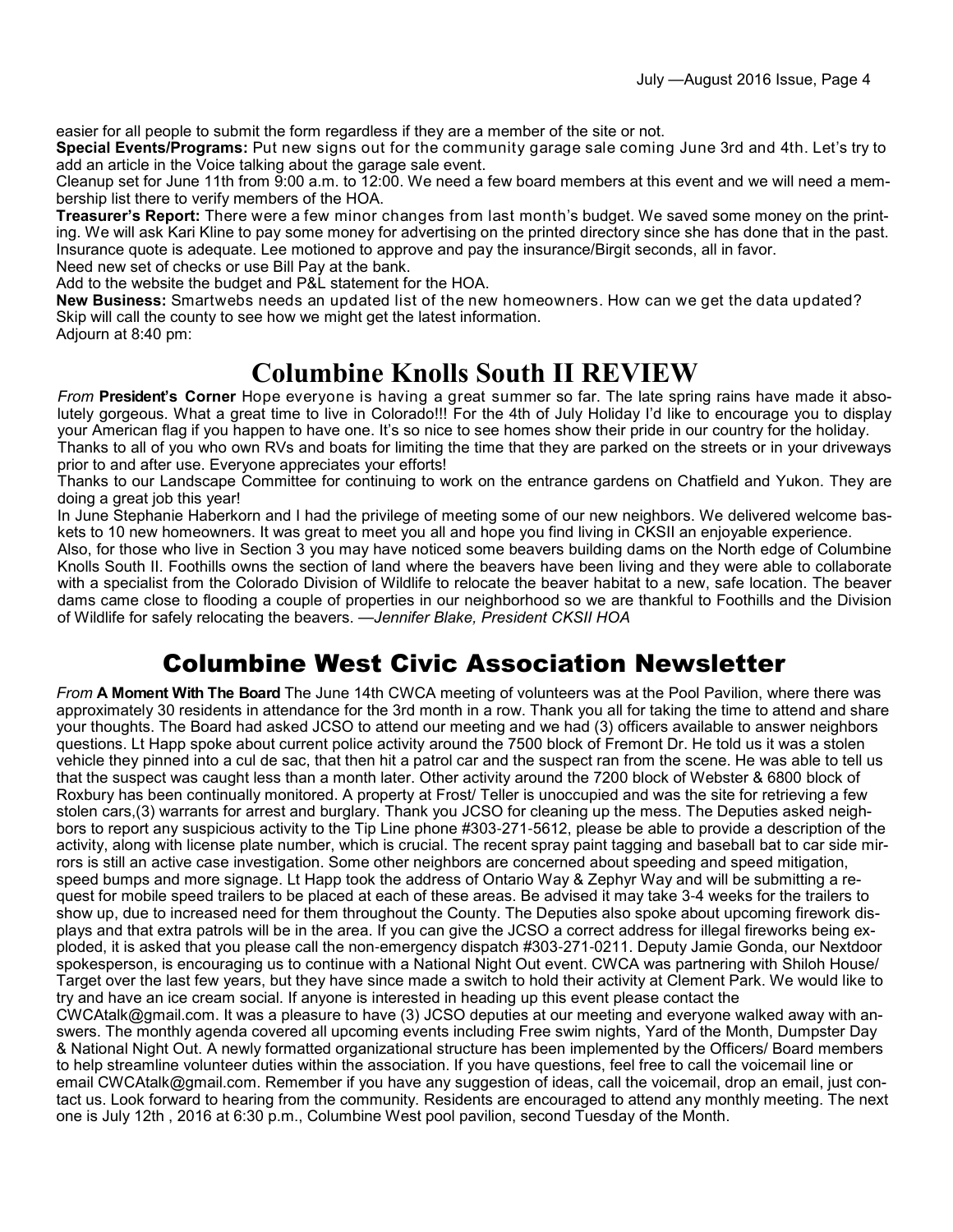### The Leawood Rapporter

*From* **Leawood Civic Association Minutes June 1, 2016** Present: Richard White, Paul O'Conner, Debby Baker, Rhonda Eveleth, Nancy Bock, Chip and Angela Langowski.

The June 4th neighborhood cleanup day was discussed. Richard said the cost of the bins went from \$375 per bin to \$425. The bins will be delivered between 6:45 and 7 a.m. on the day of the cleanup. Rhonda said there were no responses to the offer of helping to bring trash for elderly people or people who couldn't bring it themselves.

Regarding the Jay Court neighborhood entrance, Richard is mowing it and keeping it up. Planting flowers to spruce it up was also discussed.

Rhonda said that most of the Front Yard Party dates had been filled and will be listed in the June Rapporter. There is one date open in Sept. for someone to host. There was discussion about making flyers to advertise them. Paul said there were now 154 total paid memberships; more likely coming in because of the recent membership flyer that was mailed in May.

There was also discussion of the Leawood Park Board remodeling the shed at Leawood Park to accommodate their files. Currently, the LCA uses it to store supplies. Paul said the LCA may have to build a new shed or pay for space to use in the Park Board shed.

Regarding the discussion of consolidating neighborhood trash pickup, Debby said she received 15 calls supporting it, and comments against it. For a cheaper price, the companies would need to have all residents participate. Since it is highly unlikely that all residents would agree to one company, the subject will not be pursued any further. Meeting adjourned at 7:54.

*From* **Leawood Metropolitan Recreation and Park District Minutes June 15, 2016** The meeting was called to order at 6:38 p.m. at the Pavilion in Leawood Park by President Kyle Sargent. Members present were: Directors Jennifer Dawe, Donna Snyder/Treasurer, Linda Smith/VP/Secretary, Debby Baker/Special Projects, and Dave Padilla, Parks Manager. Residents Rick and Susie Olson were also present.

**Public Comment/Correspondence –** Two residents whose house backs to Raccoon Park came to the meeting to ask that two trees be added to an area near their house. Several trees had been taken down in that area and they asked for trees to cover the holes left by the tree removal. Water to the trees will be an issue, so Dave and the residents will discuss the watering issue and get their suggestions on the trees that could go in that area. Resident also asked about considering a tree sale with one of our tree vendors at our wholesale price. Dave will report back to the Board at the next meeting on both issues.

**Treasurer's Report –** Donna submitted the Treasurer's report. Lottery funds, property tax and ownership tax income was received along with a new income fee that needs to be explained. Invoices for the month include: Denver Water, United Site Services, Waste Management, Xcel, DBC for irrigation supplies, Weston Landscaping lawn service maintenance for May and June, post office box rental fee, Dave's invoice and reimbursement to petty cash. Debby moved the Treasurer's report be received and bills paid. Linda seconded and the motion passed.

**Parks Manager Report –** *(Note again: Thanks to the residents for being patient with the mowing in the parks. As you know we are working with a new contractor and getting them used to how we like the parks cut. Also note, Urban Drainage has a new contractor, Terracare, cutting the creek areas. They cut down the slopes into the creek areas.)*

Dave reported the benches have been ordered and would arrive in about 6 weeks. However, due to a request for a recent bench dedication, we will delay the order until the details can be worked out. The concrete replacement has been done in the areas that were broken by the C-line contractor. Repairs to irrigation heads were done and all lines inspected. Two spray heads in Raccoon Park that were damaged by kids, were repaired. Trees were trimmed that had grown over several resident's properties. Urban Drainage removed a downed tree in Weaver Park. We had to remove one tree at the west end of Weaver Park that fell.

Weston Landscaping will be coming in on Saturday, June 17 to mow all parks. Doggie bag locations were inspected and refilled as needed. Due to the high use at Leawood Park, Dave is having someone come in on Friday to take trash to our dumpster so this park is not overwhelmed on the weekend with additional trash. Leawood Park is really used a lot during the week and filled with trash. This should help for weekend traffic. It was noted at our meeting in the Pavilion at Leawood Park that a lot of the picnic table benches are being vandalized. Someone is pulling at the cracks making them unsightly and hard to sit on. We will look at repairing them if possible. (Added to project list)

**New Business –** Park bench dedication - We received a call from a person asking about the possibility of dedicating a bench or picnic table to a long term resident. Kyle traded calls and if the details can be worked out, we will consider granting their request. Dave is getting firm prices for the table or bench and a plaque to go along with our order we are putting on hold. Next meeting we will firm up the request.

LCA Picnic - Debby reported the LCA had chosen Saturday, August 20 for the Leawood Civic Association picnic. Linda was asked to consider getting door prizes. Also, LCA asked if we would consider expanding our need for space in the pavilion to include space for them to store their party supplies so they will not have to find other space. We looked at the space during the meeting and are still considering how we can make this a more usable area.

**Old Business –** 2016 Projects - We had a walk-thru of Leawood Park and added items to our project list. We will have a walk-thru of Raccoon Park at our next meeting.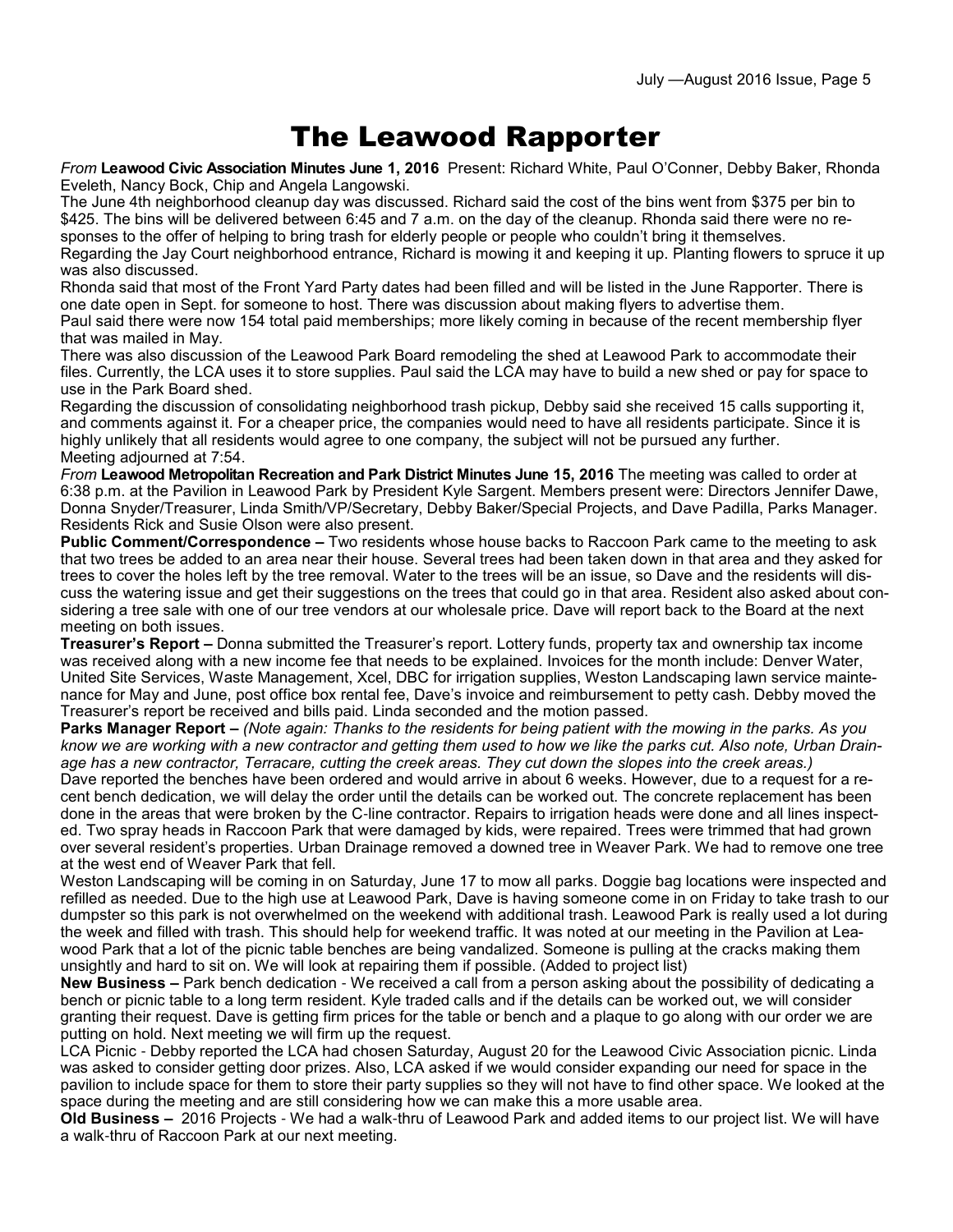The meeting was adjourned 8:39 p.m.

Meeting Dates Day/Time: 2nd Wednesday of each month (unless noted), 6:30 p.m. Location: January to May – Leawood Elementary School June, July and August – Park pavilions or Board member's homes (school is closed) September to December – Leawood Elementary School

Posting location: District Board's agendas are posted by the Clerk to the Jefferson County Board of Commissioners board at the county.— *Linda T. Smith, Vice President and Secretary*

#### Woodbourne

*From* **Note From the Board President** I would like to thank outgoing President Jay Hansen for all of the work he has done for the neighborhood. The previous two Presidents, Jay and Carrie Kollar, both continued a tradition of service to the community that I hope to live up to.

The June Board meeting was scheduled for June 15, 2016. Unfortunately, due to the work and travel schedules of several Board members, we did not have the quorum necessary to transact business. I was unable to attend but Vice President John Edmonds was there and he reported to me that many homeowners were present and engaged in spirited discussions with the Board on several subjects.

One community concern was the community large item trash pickup that was scheduled for June 11, 2016. We apologize to the community for the miscommunication around the event. Ultimately, the disconnect occurred within Waste Connections, our trash company. The Board has requested that Waste Connections have a representative present at the July Board meeting to answer to the community and ensure that this does not happen again.

Another item of discussion was the "Render's Retreat" sign on the covered patio at the pool. It has never been the Board's intention to introduce controversy, and we are taking community input into account regarding the next steps to be taken on this issue.

Finally, the Board is aware of the need to redo the Freemont entrance between South Simms Street and South Robb Street. The Board is formulating a project to renew the area beyond merely killing the weeds and ground cover. As you can see, there are a lot of things going on and the Board continues to be responsive to the needs and requests of the community. —*James Meyer, President*

*(Cont. from page 2)* Or put notices in the newsletters? There was chatter on NextDoor.com about Sleepless in Littleton. **New Business** Mary Parker is running for State House District 22. Her June 27th Town Hall was written up in the Columbine Courier. Her next Town Hall will be on Aug. 1 at the Columbine Library from 6:30 - 8:00 p.m. Our speaker for September is Superintendent Dan McMinimee of the Jefferson County School District. We adjourned at 8:17 p.m.—*Cheri Paavola, Secretary*

| <b>COHOPE Treasury Activity: June 2016</b> | <b>W R Moore, Treasurer</b> |         |
|--------------------------------------------|-----------------------------|---------|
| <b>Beginning Balance June 1, 2016</b>      |                             | 1896.16 |
| <b>Deposits</b>                            |                             | 0.00    |
| <b>Withdrawals</b>                         |                             | 5.64    |
| August Newsletter \$5.64                   |                             |         |
| <b>Ending Balance August 3, 2016</b>       |                             | 1890.52 |
|                                            |                             |         |

*From Jeffco website* **Keeping of Ducks as an Accessory Use** We are in the process of updating the Zoning Resolution pertaining to the keeping of ducks as an Accessory Use. Accessory Uses are governed by Section 5 of the Zoning Resolution. Staff has created a first draft of the revisions and is soliciting comments on the proposed changes.

The proposed changes affect only Section 5.C.1 of the Zoning Resolution. Proposed updates include: Allowing for the keeping of duck as an Accessory Use on certain residential properties.

Restricting the combined number of chickens and ducks allowed on a residential property.

Clarification of when the keeping of chickens and ducks is governed by Section 5 or by the underlying zoning district. This update includes only Section 5 of the Zoning Resolution. Red-marked drafts with the proposed changes to these regulations are available in both Word and Adobe PDF formats.

We are very interested in any comments or concerns that you or your agency may have with these proposed changes. Please send comments to Elyse Dinnocenzo, 303-271-8732 by Friday, July 22, 2016.

*From DRCOG website* **Public Hearing Aug. 17** DRCOG will hold a public hearing Wednesday, Aug. 17 at 6:30 p.m. at its 1290 Broadway office in Denver. This public hearing is an opportunity to comment on the redetermination of air quality conformity for the 2015 Cycle 2 2040 Fiscally Constrained Regional Transportation Plan (2040 RTP), Amended 2016- 2021 Transportation Improvement Program (TIP) and associated air quality conformity documents – DRCOG Carbon Monoxide (CO) and Particulate Matter (PM10) Conformity Redetermination, and the Denver Southern Subarea 8-hour Ozone Conformity Redetermination. Read supporting documentation and find out how to provide comment at https://drcog.org/node/156372.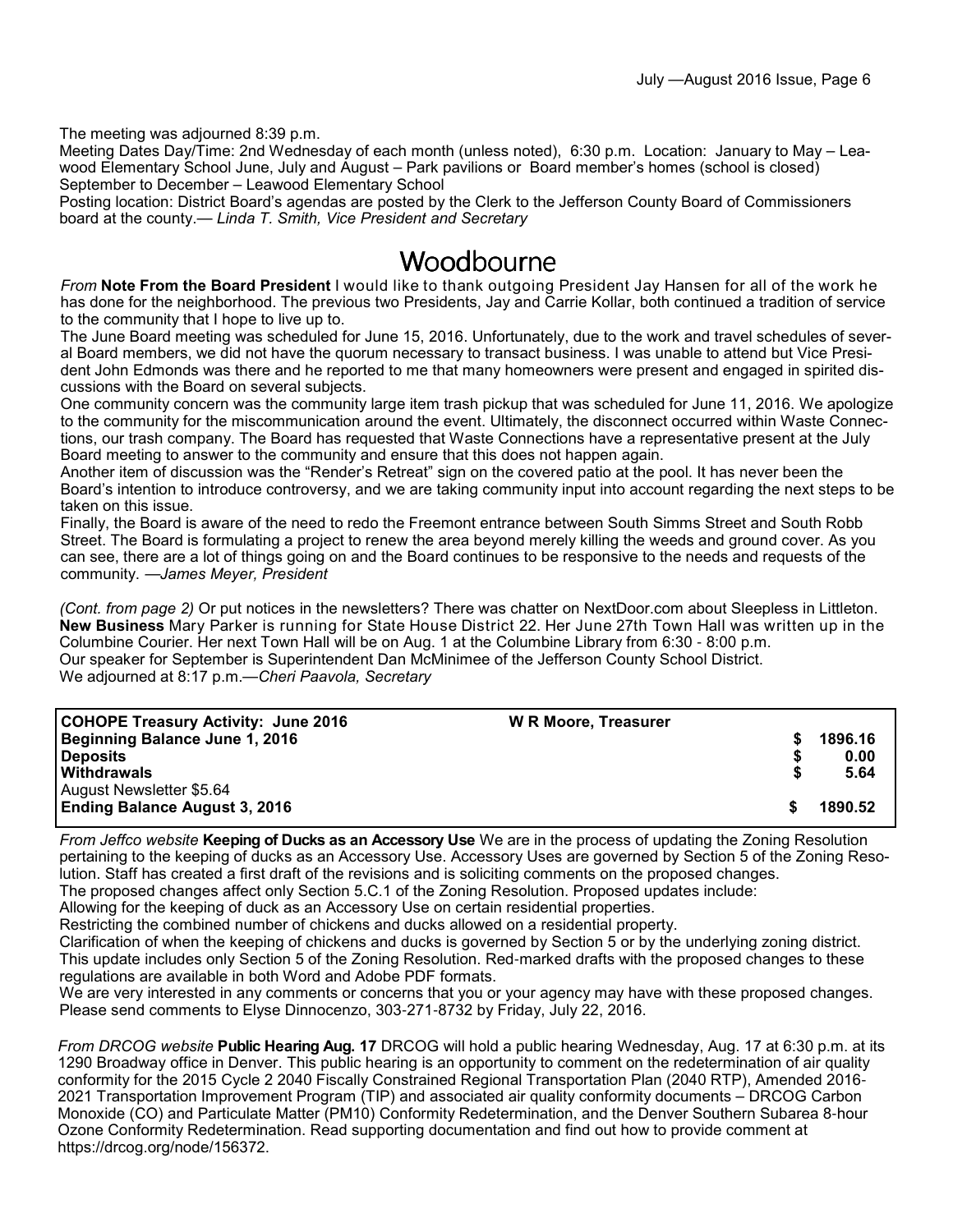**Top Tips for a Safe Summer by Sheriff Jeff Shrader—Think 'Stranger Danger' for Grown-ups** Every summer, we receive reports of residents opening their door to people calling themselves 'neighbors' only to discover they are anything but. As the weather becomes nicer, watch for this and other door-to-door scams.

Be savvy if approached by traveling home improvement contractors, magazine salespersons, or any stranger who comes to the door. Of course, not everyone who comes to your door has bad intentions. We simply advise a healthy dose of caution and a firm 'no' if necessary.

Do not let a stranger into your home. If he/she is selling something or asking for a donation, take the organization's information and say you'd like to research it before making a decision. If you question the legitimacy of the company, contact the Better Business Bureau. Please report any suspicious persons or crimes in progress by calling 911 immediately.

**Register for Emergency Notifications** Summer means wildfire season. To ensure that you receive emergency notifications from the Sheriff's Office during wildfires or other emergencies affecting

your neighborhood, register your cell phones - landlines are automatically registered. This service is available to JeffCo residents, and it's especially important for those living in mountain communities susceptible to wildfire. For more information or to register, visit www.jeffco.us/sheriff/emergencies/code-red/

**Drive Safely** Driving: it's something most of us do every day. The number of traffic crashes in Jefferson County has dramatically increased in the last several years. We have not been immune to tragedy. In 2015 in Jefferson County, 61 people died in traffic crashes. Remember to keep your eyes on the road, and be especially vigilant to motorcyclists, and cautious when driving near cyclists.

**Beware Pepé le Pew...** In May 2016, JeffCo Public Health reported several rabid skunks. Experts now believe that rabies is spreading amongst the skunk population. This strain of the disease can easily spread to a dog or cat that comes in contact with a rabid skunk. A domestic animal contracting rabies must be euthanized. Our Animal Control urges pet owners to stay current on their pets' rabies vaccine, and prevent pets from roaming.

**...and Wile E. Coyote** While we're on the subject of wildlife, let's talk coyotes. This once-skittish canine has come to enjoy life in the 'burbs', where it has lots of things to eat, many places to hide, and no natural predators. But although it's a common sight, the wily coyote is indeed a wild animal. And it may be more aggressive in the summer, defending its new pups. If you encounter a coyote on a walk, haze it by yelling, clapping, or throwing a stick. Do this to help re-instill a healthy fear of humans in our local coyote populations. Find more tips on our website.

**Request a Vacation Check** Finally, if you're going on vacation, you can request a house check on your home by calling the Jefferson County Sheriff's Office at 303-277-0211. Deputies will make an effort to do extra patrols, and will know how to reach you if there's a problem at your house.

*From Jeffco Website* **Jeffco's Bills at the Colorado General Assembly** Jefferson County introduced two new bills during Colorado General Assembly's 120-day legislative session, which adjourned May 11. Jefferson County's two introduced bills dealt with land, county planning and commission approval requirements.

The first bill, HB16-1274: Disconnection of Land from a Municipality, passed and will be effective Aug. 10. Governmental and processing changes include county or special district meetings with municipality and property owners to discuss the impacts of disconnection of land from a municipality.

The second bill, HB16-1340: County Planning Commission Approval Requirement Exemption, was postponed indefinitely. This bill would have allowed certain land use cases to be exempt from having to go before the Planning Commission if the proposed project was permitted under existing zoning laws or is contemplated by a plan, including the county's master plan, a proposal, or an application that has already been approved by the planning commission.

During this legislative session, 468 House Bills and 218 Senate Bills were introduced. This legislative session saw a mix of bipartisan successes and disappointments. Successes included the state budget, the modernization of CO prohibition era liquor laws, marijuana business, the treatment of youth felons and K-12 education. Disappointments involved hospital provider fees as an Enterprise, the presidential primary and transformation and construction defects reform.

**Jefferson County Sheriff's Office Hires New Public Information Officer** On June 30, 2016, the Jefferson County Sheriff's Office welcomed a new Public Information Officer to its Public Affairs Unit. Jenny Fulton had served as the Director of Strategic Communications for the County of Peoria, Illinois (pop 188,000) since 2005. She was responsible for public information duties for the county as well as the Peoria County Sheriff's Office.

In 2007, Jenny formed the Central Illinois Public Information Officers (CIPIO) Committee and served as its chairperson until her recent departure for Jefferson County. Under her direction, the CIPIO Committee managed public information for three large scale disasters, including record flooding of the Illinois River in 2013 and an EF-4 tornado that struck Washington, IL, later that same year.

Sheriff Jeff Shrader is pleased to have Jenny on his Public Affairs team and believes "she will be a great asset to JeffCo. She brings a lot of experience and a new perspective to our agency and I know she will have a successful future serving the citizens of Jefferson County."

Earlier this year, Jenny earned the Civilian Employee of the Year Award from the Peoria County Sheriff's Office for her use of social media to help apprehend suspects and keep the public informed of emergencies, severe weather outbreaks, and other significant events.

Jenny earned a B.A. in English Writing from Knox College in 1996.